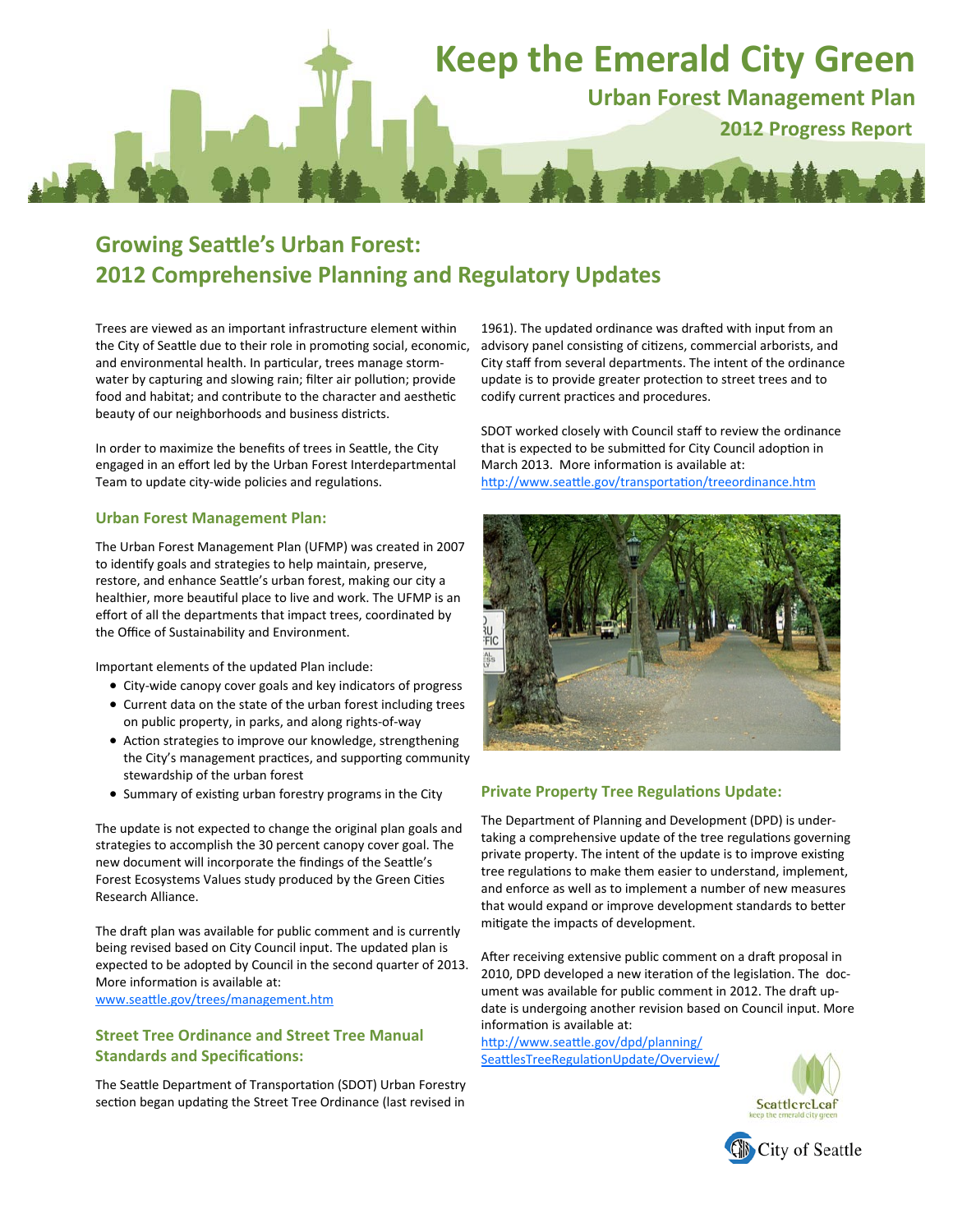## **SeaƩle Urban Forest Management Plan 2012 Progress Report**

| Goal                                                                                                     | Objective<br>(Lead Department)                                                                                                                                                                                                                                                                                                            | Accomplishments                                                                                                                                                                                                                                |  |
|----------------------------------------------------------------------------------------------------------|-------------------------------------------------------------------------------------------------------------------------------------------------------------------------------------------------------------------------------------------------------------------------------------------------------------------------------------------|------------------------------------------------------------------------------------------------------------------------------------------------------------------------------------------------------------------------------------------------|--|
| <b>TREE RESOURCE</b>                                                                                     |                                                                                                                                                                                                                                                                                                                                           |                                                                                                                                                                                                                                                |  |
| <b>Manage trees to promote</b><br>health and longevity                                                   | Continue restoration on 590 acres of forested parkland.<br>Begin restoration on an additional 70 acres. (Parks)                                                                                                                                                                                                                           | Continued restoration on 865 acres of forested<br>parkland. Began restoration on 74 acres.                                                                                                                                                     |  |
|                                                                                                          | Maintain 1,800 trees on developed parkland on an 18-year<br>cycle. Inspect 300 trees for risk. (Parks)                                                                                                                                                                                                                                    | Maintained 2,056 trees. Evaluated 421 trees for<br>health and safety.                                                                                                                                                                          |  |
|                                                                                                          | Maintain 3,000 Seattle Department of Transportation-<br>managed trees on a 14-year cycle. (SDOT)                                                                                                                                                                                                                                          | Maintained 3,099 trees.                                                                                                                                                                                                                        |  |
|                                                                                                          | Prune trees away from 600 miles of electrical distribution<br>lines for electrical safety and reliability. (SCL)                                                                                                                                                                                                                          | Pruned trees away from 692 miles of electrical<br>distribution lines for electrical safety and reliability.                                                                                                                                    |  |
| <b>Increase canopy cover and</b><br>environmental benefits                                               | Trees planted and maintained by the City:<br>Plant 400 trees in developed parks.<br>Meet 2 for 1 tree replacement policy. (Parks)                                                                                                                                                                                                         | Planted 500 trees. Removed 350 unsafe trees. 2 for 1<br>replacement policy met through inter-<br>departmental planting.                                                                                                                        |  |
|                                                                                                          | Plant 800 street trees with Bridging the Gap levy funding.<br>Plant trees as component of capital projects and preserve<br>and protect existing trees.<br>Meet 2 for 1 tree replacement policy. (SDOT)                                                                                                                                    | Planted 1,634 trees (738 with BTG funding and 373 as<br>part of capital projects). Removed 82 trees.<br>2 for 1 replacement policy directly met.                                                                                               |  |
|                                                                                                          | Plant 90 trees at Chihuly Garden and Glass project. (Plantings Planted 95 trees (36 to fulfill 2011 2 for 1<br>will fulfill 2011 2 for 1 replacement policy)<br>Plant 11 trees and remove 18 at Mural Landscape renovation 2 for 1 replacement policy directly met.<br>Project.<br>Meet 2 for 1 tree replacement policy. (Seattle Center) | replacement policy). Removed 20 trees.                                                                                                                                                                                                         |  |
|                                                                                                          | Remove two significant trees at Asian Tigers and Bears<br>project. Planting for 2 for 1 replacement policy will take<br>place in 2013. (Zoo)                                                                                                                                                                                              | Planted 21 trees. Removed two trees.<br>2 for 1 replacement policy directly met.                                                                                                                                                               |  |
|                                                                                                          | Trees planted and maintained by residents:<br><b>Trees for Neighborhoods</b><br>Assist community members in residential areas with low<br>canopy cover to plant and care for 1,000 trees. (reLeaf-SPU)                                                                                                                                    | SPU and reLeaf planted 1,413 trees. Removed six<br>trees.<br>SCL removed 41 trees and planted 96 trees.<br>2 for 1 replacement policy directly met.                                                                                            |  |
|                                                                                                          | City-wide tree planting total: 3,759<br>City-wide tree removals total:<br>Net gain (loss):                                                                                                                                                                                                                                                | 501<br>3,258                                                                                                                                                                                                                                   |  |
|                                                                                                          | <b>MANAGEMENT FRAMEWORK</b>                                                                                                                                                                                                                                                                                                               |                                                                                                                                                                                                                                                |  |
| <b>Improve management of</b><br>trees on private property<br>and ROW through<br>incentives & regulations | Right-of-Way:<br>Adopt updated street tree codes to strengthen regulations<br>related to maintenance of privately maintained trees in<br>the right-of-way. (SDOT)<br><b>Private Property:</b><br>Work with City Council and Mayor to determine preferred<br>private property tree regulations approach and adoption<br>timeline. (DPD)    | SDOT finished the update of the Street Tree<br>Ordinance with expected City Council adoption in<br>Q2 2013.<br>DPD drafted a regulation update proposal which<br>received public comment in 2012. A final draft is<br>being developed in 2013. |  |
| <b>Track Urban Forest</b><br><b>Management Plan</b><br>Implementation                                    | Monitor Urban Forest Management Plan performance and<br>issue an annual progress report. (OSE)                                                                                                                                                                                                                                            | OSE staff monitored plan performance and produced<br>the 2012 annual report.                                                                                                                                                                   |  |
| <b>Implement resource</b><br>management tools                                                            | Incorporate i-Tree survey data into 2012 Urban Forest<br>Management Plan update. (OSE/SPU)                                                                                                                                                                                                                                                | Staff incorporated results from the Seattle's Forest<br>Ecosystems Values study into the UFMP update.                                                                                                                                          |  |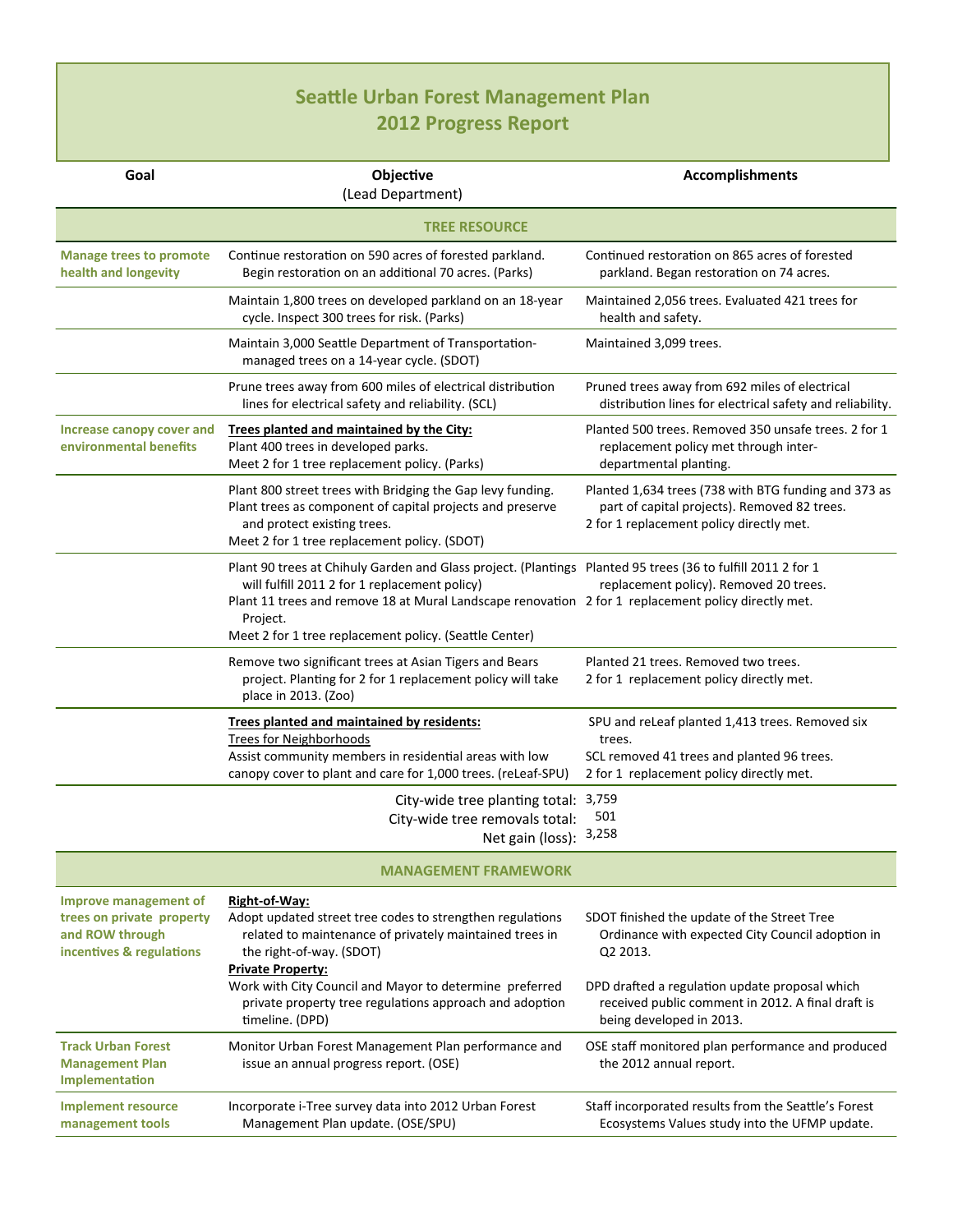**Goal Objective** 

(Lead Department)

| <b>MANAGEMENT FRAMEWORK</b>                                                |                                                                                                                                                                                                                                                                                                                                                                                                                                                                                                                                                                                                                                                                                                                                                      |                                                                                                                                                                                                                                                                                                                                                                                                                                                                                                                                                                         |
|----------------------------------------------------------------------------|------------------------------------------------------------------------------------------------------------------------------------------------------------------------------------------------------------------------------------------------------------------------------------------------------------------------------------------------------------------------------------------------------------------------------------------------------------------------------------------------------------------------------------------------------------------------------------------------------------------------------------------------------------------------------------------------------------------------------------------------------|-------------------------------------------------------------------------------------------------------------------------------------------------------------------------------------------------------------------------------------------------------------------------------------------------------------------------------------------------------------------------------------------------------------------------------------------------------------------------------------------------------------------------------------------------------------------------|
|                                                                            | Develop citywide tree care metrics:<br>Continue to refine tree care metrics and reports on the long-term<br>impact on trees. Prune new and mature street trees. Target<br>resources to prevent deterioration over time. (SDOT)<br>Integrate tree crew work into Parks work load management<br>system. (Parks)                                                                                                                                                                                                                                                                                                                                                                                                                                        | SDOT captured diameter, size class, and reason<br>for all trees removed.<br>Parks integrated tree crew work into work load<br>management system to derive cost of care for<br>all Parks facilities.                                                                                                                                                                                                                                                                                                                                                                     |
|                                                                            | Assess current vegetation management conditions across SCL<br>electrical grid to identify opportunities to improve tree<br>management for safety and reliability. (SCL)<br>Continue to work with SCL on annual revisions to the street tree<br>list; update ROW vegetation management plan to add best<br>management practices. (SDOT)                                                                                                                                                                                                                                                                                                                                                                                                               | The Vegetation Management Plan was updated.<br>SDOT and SCL created a review process to up-<br>date the street tree list and continued to work<br>together to address issues around streetlight<br>illumination and safe working distances.                                                                                                                                                                                                                                                                                                                             |
| <b>Facilitate inter-</b><br>departmental cooperation                       | Urban Forest interdepartmental team to update the City's releaf<br>website. (SPU lead)                                                                                                                                                                                                                                                                                                                                                                                                                                                                                                                                                                                                                                                               | SPU worked on updating and revising the reLeaf<br>website to reflect the needs of the IDT.                                                                                                                                                                                                                                                                                                                                                                                                                                                                              |
|                                                                            | Convene Urban Forest Interdepartmental team monthly. (OSE)                                                                                                                                                                                                                                                                                                                                                                                                                                                                                                                                                                                                                                                                                           | Urban Forest IDT met monthly.                                                                                                                                                                                                                                                                                                                                                                                                                                                                                                                                           |
|                                                                            | Identify opportunities for better coordination and efficiencies in<br>managing ROW trees. (SDOT/SCL)                                                                                                                                                                                                                                                                                                                                                                                                                                                                                                                                                                                                                                                 | SDOT and SCL continued to collaborate to im-<br>prove street tree management.                                                                                                                                                                                                                                                                                                                                                                                                                                                                                           |
|                                                                            | <b>COMMUNITY FRAMEWORK</b>                                                                                                                                                                                                                                                                                                                                                                                                                                                                                                                                                                                                                                                                                                                           |                                                                                                                                                                                                                                                                                                                                                                                                                                                                                                                                                                         |
| <b>Enhance awareness of the</b><br>urban forest as a<br>community resource | Engage 100 youth in Summer Youth Program with Green Seattle<br>Partnership and Trails; deliver three clusters of the K-12 (9<br>schools) program; deliver program in two SE schools (two Nex-<br>us sites); evaluate K-12 program; train five Forest Stewards in<br>native plant identification in partnership with Washington Na-<br>tive Plant Society. (Parks)                                                                                                                                                                                                                                                                                                                                                                                    | Engaged 85 youth in Summer Youth Program;<br>delivered one cluster of K-12 program at four<br>schools; delivered program in two SE schools<br>(Nexus sites); evaluated K-12 program;<br>trained 13 Forest Stewards in native plant ID;<br>held a two-day training for 15 teachers.                                                                                                                                                                                                                                                                                      |
|                                                                            | Support community awareness and engagement foundation<br>necessary to meet canopy goal (reLeaf - SPU)<br>Urban Orchard Stewards: support City Fruit in efforts to maintain<br>and stabilize orchard stewardship program. (SPU/Parks)<br>Tree Ambassador: recruit and train ten new volunteers in five<br>neighborhoods, focusing on south Seattle. Support existing<br>volunteers in project implementation. (SPU/SDOT)                                                                                                                                                                                                                                                                                                                              | 22 Urban Orchards Stewards are active in ten<br>parks and have contributed 1,100 hours to<br>restoring urban orchards.<br>SPU and SDOT recruited and trained 26 new<br>Tree Ambassadors and supported project<br>implementation.                                                                                                                                                                                                                                                                                                                                        |
| <b>Increase community</b><br>engagement in urban<br>forest management      | Recruit and manage 95,000 volunteer hours with 500 GSP<br>volunteer events; support over 20,000 hours of youth<br>employment programs to work at restoration sites; expand<br>volunteer outreach programs to ensure 50,000 volunteer hours<br>total; maintain paid youth employment program with non-<br>profits; develop four new volunteer Forest Stewards and hold<br>eight trainings with expansion into monitoring protocols as well<br>as new forest certification program; pursue grants for over<br>\$100,000; integrate work plans with Planning and<br>Development at seven targeted parks: Kinnear, Lewis,<br>Thornton Creek #6, Capehart, West Seattle Reservoir,<br>Jefferson, and Soundway properties in the West Duwamish.<br>(Parks) | Parks held 800 volunteer events with 50,000<br>adult and 25,000 youth volunteer hours;<br>Parks funded 10 youth for nine months in<br>partnership with Goodwill; developed 20 new<br>Forest Stewards though eight training<br>sessions; GSP developed and leveraged grant<br>funding in excess of \$250,000; provided<br>oversight for forest and wetland restoration<br>at Lewis, Thornton Creek #6, Capehart, and<br>Soundway properties in the West Duwamish;<br>received International Forest Stewardship<br>Council certification for Park's forested<br>parkland. |
|                                                                            | Continue to support neighborhood groups applying for grants to<br>plant trees or install landscapes. (SDOT)                                                                                                                                                                                                                                                                                                                                                                                                                                                                                                                                                                                                                                          | SDOT reviewed DON grant proposals for<br>landscapes and supported Tree Ambassadors.                                                                                                                                                                                                                                                                                                                                                                                                                                                                                     |
|                                                                            | reLeaf program to coordinate participation in Arbor Day. (SPU/<br>SDOT/SCL)                                                                                                                                                                                                                                                                                                                                                                                                                                                                                                                                                                                                                                                                          | SCL hosted a fall Arbor Day event with support<br>from SPU, SDOT, OSE, and Parks.                                                                                                                                                                                                                                                                                                                                                                                                                                                                                       |
|                                                                            | Staff the Urban Forest Commission. (OSE)                                                                                                                                                                                                                                                                                                                                                                                                                                                                                                                                                                                                                                                                                                             | OSE staffed the Urban Forestry Commission.                                                                                                                                                                                                                                                                                                                                                                                                                                                                                                                              |